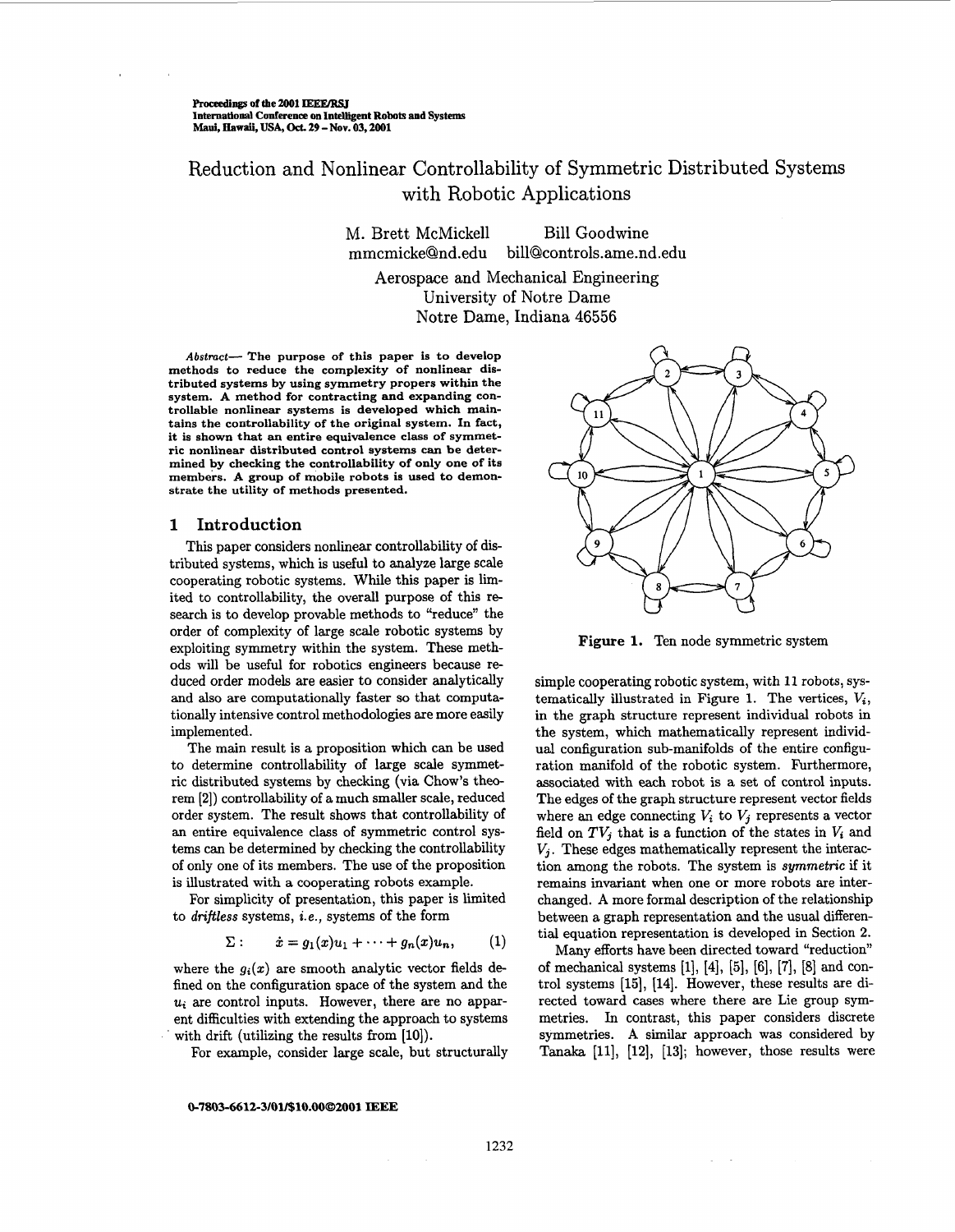limited to *linear* controllability, **as** opposed to the full nonlinear controllability considered in this paper. **Fur**thermore, the main results in those papers were not addressing **a** constructive "reduction" problem, but rather determining the degree of fault tolerance of linear symmetric systems.

The remainder of this paper is organized **as** follows. Section **2** describes the representation of distributed systems, defines symmetries for such systems and defines equivalence classes of systems. Section **3** presents the main result, which is a nonlinear controllability test for equivalence classes of symmetric distributed control systems. Section **4** presents a simple robotics example of the use of the result from Section **3,** and Section **5**  presents conclusions and outlines current and future efforts to extend the results in this paper.

### **2 Symmetric Distributed Systems**

**A** graph theoretical approach provides a compact means to represent the topological and algebraic structure of large interconnected distributed systems. In graph theory, a *digraph* is a graph with directional connections between nodes or vertices. In this paper, we use digraphs to represent nonlinear control and cooperating robotic systems.

Formally, we define the digraph of a nonlinear control system  $\Sigma$ , written as  $\mathcal{G}_{\Sigma}$ , to be the pair **(V,E)** consisting of a set of vertices denoted by **V** and the set of ordered pairs of elements of V, denoted by **E. A**  *vertex,*  $V_i \in \mathbf{V}$ *, is a submanifold of the configuration* manifold consisting of  $i_r$  states,  $\mathbf{x_i} = \{x_{i_1}, \ldots, x_{i_r}\}^T$ , such that the complete configuration space,  $M$ , is the Cartesian product of all vertices given by

$$
\mathcal{M}=V_1\times V_2\times\cdots\times V_n=\prod_{i=1}^n V_i.
$$

An *edge,*  $E_{i,j} \in \mathbf{E}$ , also commonly referred to as an *arc,* represents a vector field on the tangent space of the end-point vertex  $V_j$  which is a function of the states on  $V_i$  and  $V_j$  *i.e.*,

$$
E_{i,j}: V_i \times V_j \mapsto TV_j. \tag{2}
$$

[Figure](#page-0-0) *1* shows a a digraph consisting of 11 vertices and 50 edges. Each vertex has a self-referencing edge *i.e.,* **an** edge with itself **as** the initial and final point (not illustrated for  $V_1$ ). Since it is common for the vector fields of a subsystem to depend on states contained within its own subsystem, we will drop the selfreferencing connections for convenience and assume that any vertex can have a self-referencing edge.

In order to develop mappings between digraphs, we need to use some tools from group theory. **A** G-set is a set where there exists a function  $\alpha: G \times X \mapsto X$ (called an *action*) such that  $\alpha(1,x) = x, \forall x \in X$  and



**Figure 2.** Complicated digraph structure.

 $\alpha(\rho, \alpha(\nu, x)) = \alpha(\rho \nu, x), \ \forall \rho, \nu \in G \text{ and } x \in X.$  We will typically abbreviate  $\alpha(\rho, x)$  by  $\rho x$ . A *G*-set can be partitioned into equivalence classes using G-orbits.

**DEFINITION 2.1 If X is a G-set and**  $x \in X$ **, then the** *G-Orbit of x is* 

$$
O(x) = \{\rho x : \rho \in G\}.
$$
 (3)

It is common to refer to a G-orbit as simply an orbit. In this paper, orbits are used to partition the system into nodes that can be interchanged and those that cannot. **A** fixed orbit is the set of vertices or subsystems that are unaffected by the symmetry group actions and the non-fixed orbits are the symmetry orbits.

We consider systems that have at most two cycles in the symmetry orbit. A *cycle* of length  $\zeta, \zeta \geq 3$ , is a set of  $\zeta$  + 1 ordered vertices in which all the vertices and edges are different and the first and last vertex are the same. For the system in Figure *1,* a clockwise cycle is  $C_1 = \{V_2, V_3, \ldots, V_{11}, V_2\}$  and a counterclockwise cycle is  $C_2 = \{V_2, V_{11}, V_{10}, \ldots, V_3, V_2\}$ . Even with this restriction, a broad class of systems can be considered. Many very complicated digraphs can be reduced to a digraph with one cycle by combining multiple vertices into one vertex. Simple "ring like" systems, as in Fig[ure](#page-0-0) *1* obviously satisfies this restriction, but so do a broad range of other more complex digraphs, such **as**  the one illustrated in Figure **2,** which shows that groups of vertices, such as  $V_3$ ,  $V_4$  and  $V_5$  can be considered as an individual vertex which form the appropriate cycle structure.

In this paper, we restrict our attention to systems which are symmetric with respect to the symmetry group,  $S_m$ , which is the group of degree *m* of the *m!*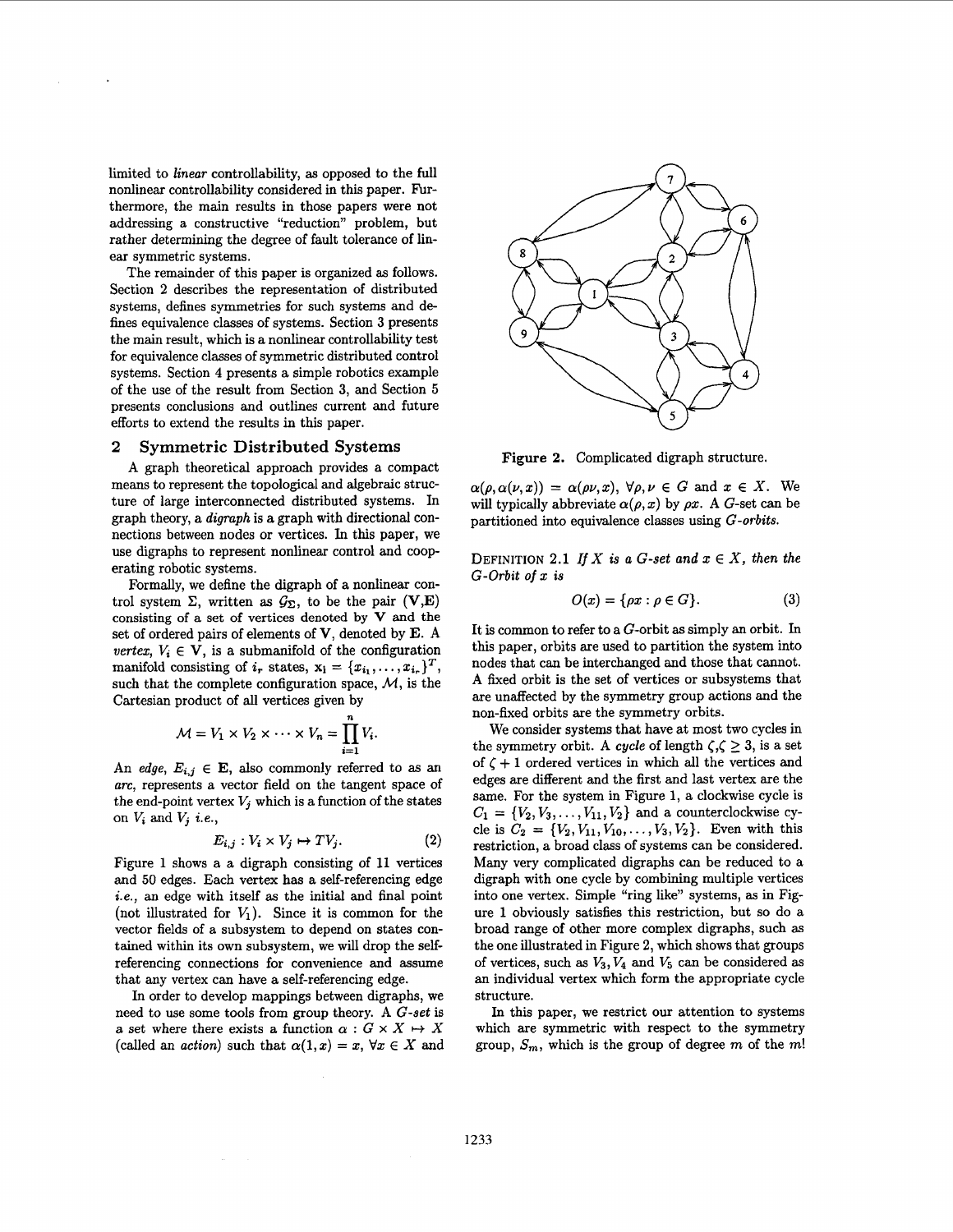permutations of a set containing *m* elements. An element of the symmetry group,  $\rho$ , acts on a vertex,  $V_i$ , by interchanging the elements of  $V_i$  with elements of another vertex  $V_{\rho(i)}$ , *i.e.*,  $\rho V_i = V_{\rho(i)}$ . Applying the symmetry group operator on a distributed nonlinear system is defined **as** follows.

**DEFINITION 2.2** *A nonlinear system in the form of Equation 1 is said to be symmetric if for all*  $\rho \in S_m$ such that  $\rho$  interchanges vertices  $V_i$  and  $V_j$ ,

$$
\rho_* E_{i,k} = E_{j,k}, \quad \forall k \notin C \n\rho_* E_{i,l_i \pm 1} = E_{j,l_j \pm 1},
$$
\n(4)

*where C is the set of cycles, if any, (clockwise and counterclockwise)* through the symmetry orbit,  $E_{i,l,i+1}$ *denotes the edge from* vi *to each adjacent* V;, *where*   $V_i \in C$ ,  $\rho_*$  denotes the push forward of  $\rho$ , and where *edges related by*  $\rho_*$  are associated with corresponding *inputs in*  $V_i$  *and*  $V_j$ .

The definition above describes symmetry based on the system equations **as** in Equation 1; however, symmetry can be directly applied to the graphical representation by interchanging vertices with the same *ualence,* while changing the edges using Equation **4.** The valence of a vertex is the number of edges that have the vertex **an** end-point or initial point. A digraph is said to be *nonlinear distributed symmetric* if the corresponding system remains invariant when one or more vertices are interchanged.

These definitions are illustrated by the following example. Consider the system

$$
\Sigma: \qquad \dot{x} = g_1(x)u_1 + \cdots + g_7(x)u_7,
$$

described by

| $\dot{x}_1$<br>$\dot{\bm{x}}_2$<br>$\dot{x}_3$<br>$\dot{x}_4$<br>$\dot{x}_5$<br>$\dot{x}_6$ | $x_1$<br>$x_2$<br>$x_3$<br>$x_4$<br>$x_5$<br>$x_6$ | $u_1 +$ | $x_2$<br>$\sin x_2$ | $u_2+\cdots+$ | $x_7$<br>$\sin x_7$<br>$x_7$ | $u_7$ |
|---------------------------------------------------------------------------------------------|----------------------------------------------------|---------|---------------------|---------------|------------------------------|-------|
| $\dot{x}_7$                                                                                 | $x_7$                                              |         | $x_2$               |               |                              |       |

where  $x_i \in V_i$  and each vertex has one associated input  $u_i$  for  $i = \{1, \ldots, 7\}$ . (Note that in general each vertex can represent more than on state and associated with which could be more than one input). Note that, for example the  $sin(x_2)$  in the third slot in  $g_2$  is represented in  $\mathcal{G}_{\Sigma}$  by the edge directed from  $V_2$  to  $V_3$  and the  $sin(x_7)$  in the second slot of  $g_7$  is represented in  $\mathcal{G}_{\Sigma}$  by the edge directed from  $V_7$  directed to  $V_2$ . These two edges map the states from the initial vertex to the tangent space of adjacent vertex (along the clockwise cycle) in the same way; hence,  $E_{2,3} = \rho E_{7,2}$  if  $\rho$  interchanges  $V_2$  and  $V_7$ .



**Figure 3.** Removal of vertex *V7* and corresponding edges  $E_{27}$ ,  $E_{72}$ ,  $E_{17}$ ,  $E_{71}$ ,  $E_{67}$ , and *E76.* 

With the relation between a system and digraph formally defined, transformation between digraphs can now be defined. Two transformation are considered in this paper, contraction and expansion. System contraction is transformation between systems that **re**duces a system with *n* subsystems and symmetry  $S_m$  to a system with  $n-1$  subsystems and symmetry  $S_{m-1}$ . Expansion maps a system with *n* subsystems and symmetry  $S_m$  to a system with  $n+1$  subsystems and symmetry  $S_{m+1}$ .

Given a digraph,  $\mathcal{G}_{\Sigma_n} = \{V_n, E_n\}$ , contraction acts on both vertices and edges. Contraction deletes one vertex,  $V_j$ , and all edges connected to  $V_j$ , *i.e.*, all edges of the form  $E_{i,j}$  and  $E_{j,i}$ . In Figure 3, vertex  $V_7$  is being removed from the example system along with all edges. The dashed limes in this figure represent elements that are being removed. New edges are added to the digraph as needed to maintain an  $S_{m-1}$  symmetry. Let  $V_{a_1}$  and  $V_{a_2}$  denote vertices adjacent to the removed vertex, *Vj.* Without loss of generality, **as**sume that  $V_{a_2}$  precedes  $V_{a_2}$  in the clockwise cycle,  $C_1$ , and  $V_{a_2}$  precedes  $V_{a_1}$  in the counter clockwise cycle,  $C_2$ . Edges connecting vertices  $V_{a_1}$  and  $V_{a_2}$  are created by applying the push forward of the symmetry operator,  $\rho \in S_{m-1}$ , on non-deleted edges such that for the vertices  $V_{a_1}$  and  $V_{a_2}$ ,

$$
E_{a_1,a_2} = \rho_* E_{j,l_{j+1}},
$$
  

$$
E_{a_2,a_1} = \rho_* E_{j,l_{j-1}},
$$

where  $j$  is not adjacent to the removed vertex,  $V_j$  and  $E_{j,l_j\pm 1}$  denotes the edge from  $V_j$  to each adjacent  $V_l$ , where  $V_l \in C$ . By construction, the new edges are symmetric with respect to an  $S_{m-1}$  symmetry. Fig[ure](#page-3-0) **4** shows the contracted digraph of the example system with dashed lines representing the edges that were added to maintain an  $S_5$  symmetry.

Expansion of digraphs is the converse of contraction. Instead of removing a vertex, one is added such that symmetry is maintained. Graphically, this is done by deleting edges connecting two vertices from the orbit, if such edges exist. All other edges are left unchanged.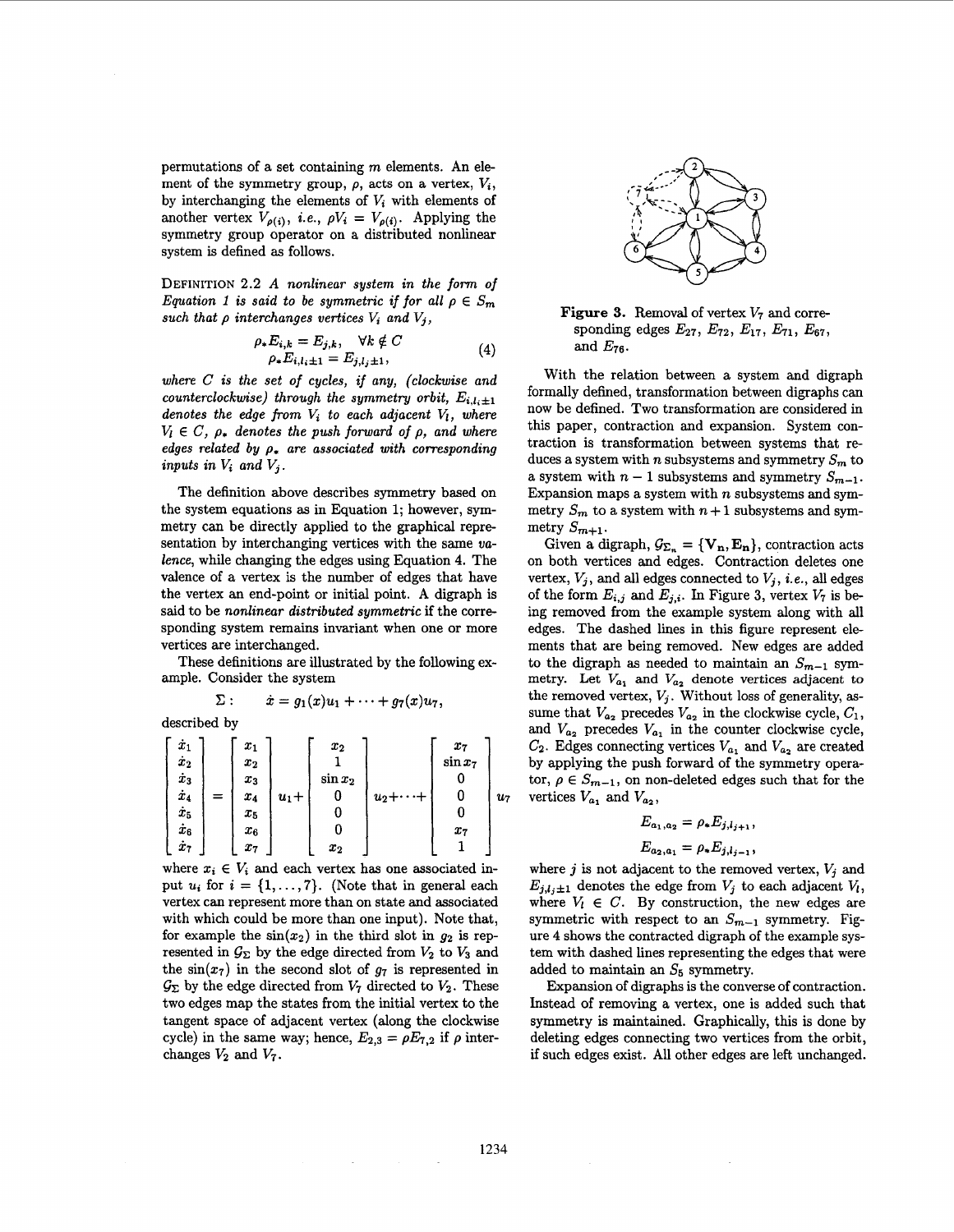<span id="page-3-0"></span>

**Figure 4.** Addition of edges *E62* and *E26*  to complete  $S_5$  symmetry.

A copy of a vertex in the orbit is added to the digraph. Edges are added connecting the new vertex to all **fixed**  vertices. Finally, edges connecting the new vertex to vertices in the orbit are added to maintain an  $S_{m+1}$ symmetry. All new edges are copies of existing edges connecting similar orbits.

Expansion adds a complete subsystem to the system equations. This addition is equivalent to the addition of a vertex in the graphical representation. The structure of the added subsystem has the same structure of an existing subsystem in the symmetry orbit. Let  $V_c$  represent the new vertex. The vertex  $V_c$  must be related to an existing vertex,  $V_i \in V_n$ , by the symmetry operator,  $\rho \in S_{m+1}$ , *i.e.*,  $V_c = \rho V_i$ . New edges are created by applying the push forward of the symmetry operator,  $\rho \in S_{m-1}$ , on non-deleted edges as follows. Assume that  $V_{b_1}$  and  $V_{b_2}$  are adjacent to the added vertex where  $V_{b_2}$  precedes  $V_{b_2}$  in the clockwise cycle,  $C_1$ , and  $V_{b_2}$  precedes  $V_{b_1}$  in the counter clockwise cycle,  $C_2$ , then

$$
E_{b_1,c} = \rho_* E_{j,l_{j+1}}, \quad E_{c,b_1} = \rho_* E_{j,l_{j-1}},
$$
  

$$
E_{b_2,c} = \rho_* E_{j,l_{j+1}}, \quad E_{c,b_2} = \rho_* E_{j,l_{j-1}},
$$

where  $j$  is not adjacent to the added vertex,  $V_c$  and  $E_{j,l,j+1}$  denotes the edge from  $V_j$  to each adjacent  $V_l$ . Now, for each fixed vertex  $V_f$ ,

$$
E_{f,c} = \rho_* E_{f,j},
$$
  

$$
E_{c,f} = \rho_* E_{j,f},
$$

where  $j$  is not adjacent to the added vertex. By construction, all new edges are symmetric with respect to

an  $S_{m+1}$  symmetry.<br>Now, define an eq<br> $\overline{\Sigma}$  where for each  $\Sigma$ Now, define **an** equivalence class of control systems,  $\overline{\Sigma}$  where for each  $\Sigma_n \in \overline{\Sigma}$ ,  $\Sigma_{n+1}$  and  $\Sigma_{n-1}$  are equivalent to  $\Sigma_n$  related to  $\Sigma_n$  by the expansion and contraction constructions previously defined.

### **3 Reduction and Controllability**

First, it is necessary define the term "controllable." Given an open set  $W \subseteq M$ , define  $R^W(x_0, T)$  to be the set of states *x* such that there exists  $u : [0, T] \to U$  that steers the control system from  $x(0) = x_0$  to  $x(T) = x_f$ and satisfies  $x(t) \in W$  for  $0 \le t \le T$ , where *U* is the set of admissible controls. Define

$$
R^{W}(x_0, \leq T) = \bigcup_{0 < \tau \leq T} R^{W}(x_0, \tau). \tag{5}
$$

We will refer to  $R^W(x_0, \leq T)$  as the set of states reachable up to time *T.* 

**DEFINITION 3.1** *A system is* small time locally controllable *("STLC,* " **or** *simply "controllable") if*   $R^{W}(x_0, \leq T)$  contains a neighborhood of  $x_0$  for all *neighborhoods W of*  $x_0$  *and*  $T > 0$ .

Let C denote the smallest subalgebra of  $V^{\infty}(M)$  (the Lie algebra of smooth vector fields on a manifold *M*  whose product is the Lie bracket,  $[\cdot, \cdot]$  that contains  $g_1, \ldots, g_m$ . If  $\dim(\mathcal{C}) = \dim M$  at a point x, then the system described by Equation 1 satisfies the *Lie Algebra Rank Condition* ("LARC") at *x.* The following is well known **as** "Chow's Theorem."

**THEOREM 3.2** *If the system described by Equation 1 satisfies the LARC at a point xo then it is STLC from 20.* 

The following proposition is the main result in this paper.

**PROPOSITION 3.3 If any one member,**  $\Sigma_n$ **, of the** *equivalence class* **of** *symmetric distributed control systems,*  $\overline{\Sigma}$  *is STLC, then all members of the equivalence class,*  $\Sigma_i \in \overline{\Sigma}$  *where*  $i > n$  *of symmetric distributed control systems are STLC.* 

Proof: Assume that  $\Sigma_n \in \overline{\Sigma}$ , satisfies Chow's theorem. Partition the configuration manifold into sets of states corresponding to each node in the control system, *i.e.,*  let  $M = \prod_{i=1}^n V_i$ . Let  $\Sigma_n$  contain *n* nodes with *m* nodes in the G-orbit, and denote  $\Delta_i$  to be the subdistribution of  $\overline{\Delta}_n$  which spans the tangent space to the states associated with node *i*. Since  $\Sigma_n$  is STLC,<br>  $\overline{\Delta}_n = \sum_{n=1}^{m} \Delta_n$ .

$$
\overline{\Delta}_n = \sum_{i=1}^m \Delta_i,
$$

where the sum of distributions is defined in a pointwise manner as in [3]. We will show that if  $\Sigma_n$  is STLC, then  $\Sigma_{n+1}$  is STLC, and then the result follows by induction.

For  $\Sigma_{n+1}$ , recall that the transformation from  $\Sigma_n$  to it was that a vertex (submanifold),  $V_j$ , was added to the G-orbit. If edges connected the elements of the Gorbit, one edge was deleted, and copies of existing edges were added to maintain symmetry. We will consider separately the fixed nodes, nodes in the  $G$ -orbit not  $V_j$ and not adjacent to  $V_j$ , the nodes adjacent to  $V_j$  and  $V_j$  itself.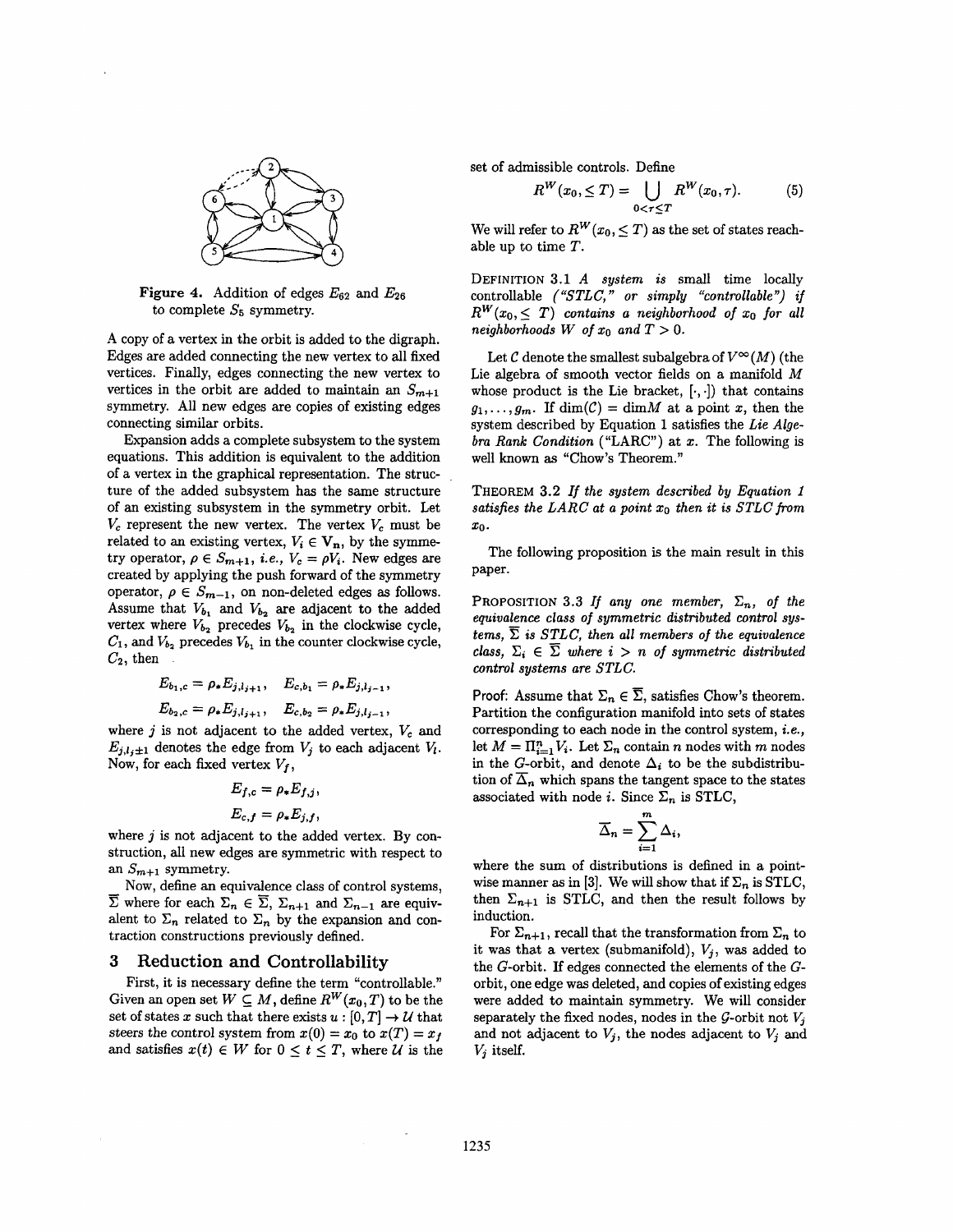For nodes in the orbit not adjacent to  $V_j$ , denoted For nodes in the orbit not adjacent to  $V_j$ , denoted<br>by  $\Delta_i$ , let the collection of vector fields  $\{X_1, \ldots, X_q\} \in \overline{\Delta}$ , span  $\Delta_i$ . Then in  $\Sigma_{i+1}$  the same set of vector  $\Delta_n$  span  $\Delta_i$ . Then in  $\Sigma_{n+1}$  the same set of vector fields will span  $\Delta_i$  in  $\Sigma_{n+1}$  where the vector fields,  $X_i$ are defined *relative* (in position) to  $V_i$ . If an adjacent node, say *vk,* is a fixed node, *i.e.,* not in the G-orbit, then  $\Delta_k$  will still span  $TV_k$  because vector fields have only been **added** to that node, and the existing vector fields are unchanged. For  $V_j$  and the adjacent vertices, by symmetry  $\exists \rho \in S_{m+1}$  such that  $V_j = \rho V_l$ , where  $V_i$  is a nonadjacent node. Since  $\Delta_i$  spans  $TV_i$ , and the system in invariant with respect to the group action,  $\Delta_j$  must span  $TV_j$ . Similarly, for the vertices adjacent to  $V_j$ ,  $\exists \nu \in S_{m+1}$  such that  $\nu V_l$  is mapped to them, which shows that  $\Delta$  for the adjacent nodes in the G-orbit must span their tangent spaces. Since  $\exists \Delta_i$  such that  $\text{span}\Delta_i = TV_i$ ,  $\Delta_{n+1} = \sum_{i=1}^{n+1} \Delta_i$  spans  $TM = \prod_{i=1}^{n+1} TV_i$ . Since *M* is a manifold, by Frobenius' theorem,  $\Delta_{m+1}$  is involutive. Therefore,  $\overline{\Delta}_{m+1}$  is full rank, and by Chow's theorem, the system is STLC.

This proposition only provides a sufficient condition for controllability of larger symmetric systems if a smaller equivalent system is controllable. The necessary condition requires further assumptions regarding the largest degree of Lie bracket necessary for  $\overline{\Delta}$  to be involutive. Detailed computations illustrate that states from one node can "propagate" to affect other nodes via Lie brackets. In fact, they can "propagate" one node for each order of Lie bracket. We note that even though **this** proposition does not provide the **nec**essary condition for controllability of a larger system, the sufficient condition is of greater engineering utility due to the fact that it can be used to determine controllability of a larger system by analyzing a smaller system.

### **4 Cooperating Robotic Systems**

**A** simple robotic example is given in this section to demonstrate the utility of the results presented in this paper. Suppose we have a group of 5 mobile robots,

where an individual mobile robot is described by\n
$$
\begin{bmatrix}\n\dot{x} \\
\dot{y} \\
\dot{\theta}\n\end{bmatrix} = \begin{bmatrix}\n\cos\theta \\
\sin\theta \\
0\n\end{bmatrix} u_1 + \begin{bmatrix}\n0 \\
0 \\
1\n\end{bmatrix} u_2
$$

where  $u_1$  is the linear velocity input and  $u_2$  is the angular velocity input from **[9].** We will control the the group using a leader/follower method where robot one is the leader. The leading robot controls the angular position of the entire group. The following robots have individual control of their respective linear speed,  $u_1$ , but not their direction. To ensure following robots do not overtake the leading robot, the linear velocity in-



**Figure 5. A** digraph of five cooperating mobile robots.

put of the following robots directly affects the linear speed of the leading robot. After relabeling the states, as  $x_1 = x$ ,  $x_2 = y$ , and  $x_3 = \theta$ , the system equations for this configuration are



where  $x_4$  represents the *x* position of robot 2,  $x_5$  represent the y position of robot 2, etc. States  $x_6, x_9, x_{12}$ , and  $x_{15}$  have be removed because they are all equal to *13.* **A** graph of this system is shown in Figure *5.* 

Determining the controllability of this system and perhaps even larger systems can be tedious. We will use Proposition **3.3** to determine controllability of the complete system on a reduced order system. Using the contraction transformation described in Section **2,** the example system can be reduced to a system of three vertices. Figure **6** displays the graph of the reduced system. The equation corresponding to the reduced graph is

$$
rl\left[\begin{array}{c} \dot{x}_1 \\ \dot{x}_2 \\ \dot{x}_3 \\ \dot{x}_4 \\ \dot{x}_5 \\ \dot{x}_7 \\ \dot{x}_8 \end{array}\right] = \left[\begin{array}{c} \cos x_3 \\ \sin x_3 \\ 0 \\ 0 \\ 0 \\ 0 \\ 0 \end{array}\right] u_1 + \left[\begin{array}{c} 0 \\ 0 \\ 1 \\ 0 \\ 0 \\ 0 \\ 0 \end{array}\right] u;
$$

п